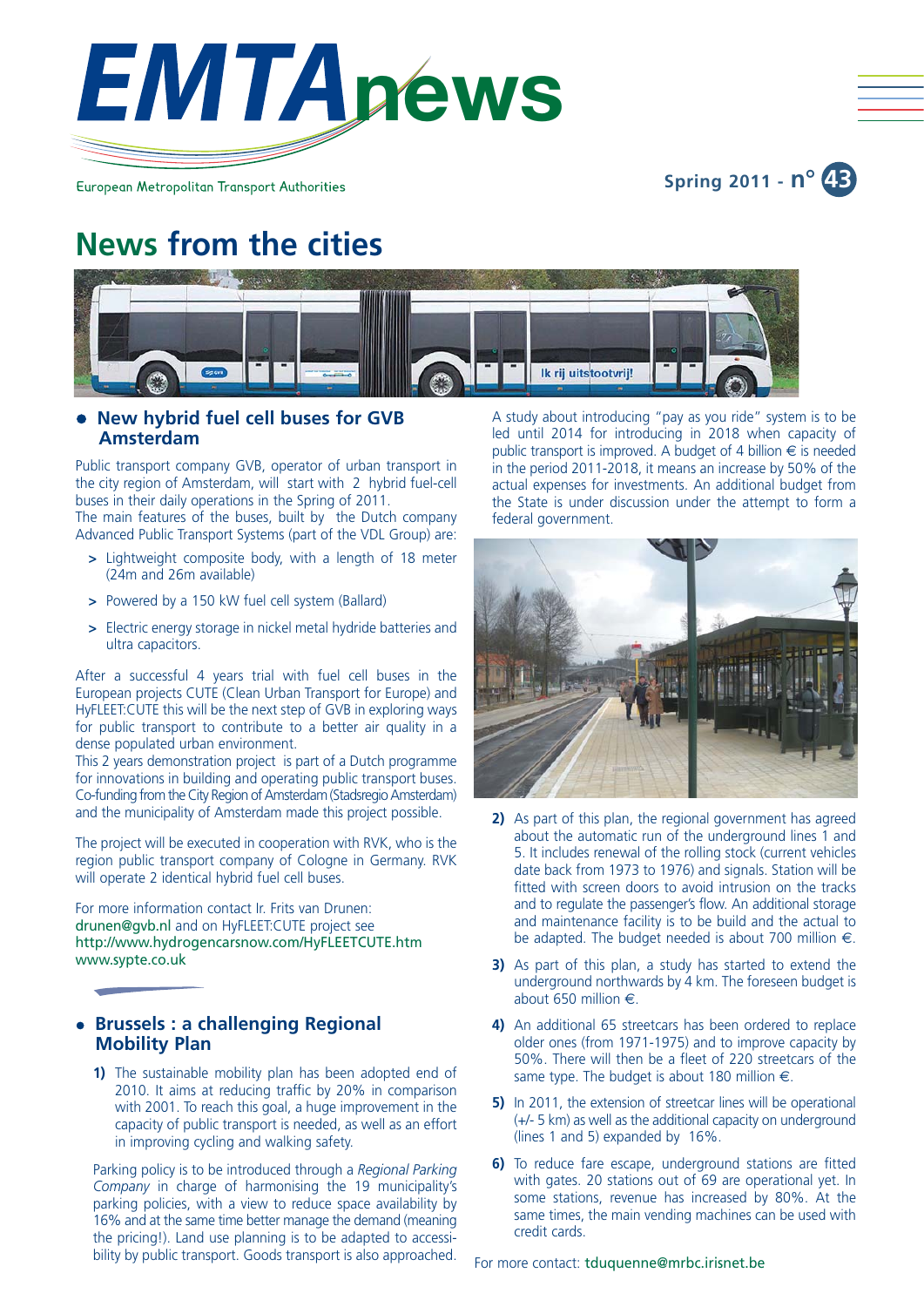## **Montreal: construction of the Lachine maintenance centre**

#### **On February 25, 2011**

Senator Larry Smith on behalf of Canadian Finance Minister Jim Flaherty, Quebec Transport Minister Sam Hamad, Marquette MNA François Ouimet, and Agence métropolitaine de transport Vice-President of Operations Nancy Fréchette announced that financial support of up to \$119 million will be extended for the project to build and commission the Lachine Maintenance Centre.

Construction of the centre will start in 2012 and extend over a period of 18 months. The commissioning of these installations is scheduled for 2013. Of the estimated \$119 million earmarked, close to \$25 million will be provided by the Canadian government via the PPP<sup>1</sup> Canada program, \$62 million will be contributed by the Quebec government via the Quebec Transport Minister, and \$32 million will come from the AMT (Agence Métropolitaine de Transport).

The AMT will thus be able to outfit the centre with the facilities necessary for the maintenance of its current and projected fleet of commuter trains in keeping with industry standards, which should make for increased service reliability as a result of enhanced rolling stock maintenance.

"The government of Canada considers that its contribution to the project is an investment in our future. Public-private partnerships (PPP) are an innovative approach that enables us to build better public infrastructure and provide taxpayers with an improved cost/benefit ratio," stated Minister Flaherty.

#### **A partnership to improve services**

The construction of the Lachine commuter train maintenance centre, is "a long-term solution to issues associated with public transit development in the greater Montreal area. Not only will it improve the system's reliability and passenger safety, but it will also create jobs," explained Senator Smith.

"In the wake of investments extended by our government for the purpose of improving public transport services, the financial support announced today will enable the AMT to extend the useful life of its rolling stock, to streamline operating expenses and to optimize the service it offers. The Lachine Maintenance Centre truly reflects the long-term vision we have for the metropolitan area and the impetus we want to give it in terms of mass transit," pointed out Minister Hamad.



#### **Increasing reliability and ridership**

"This maintenance centre will revitalize Lachine's industrial park and greatly increase the efficiency of commuter train maintenance. This enhanced reliability will surely prompt new commuters to join the swelling ranks of public transit ridership," added MNA François Ouimet<sup>2</sup>.

*<sup>1</sup>Public private partnership*

Once built, the Lachine Maintenance Centre will be instrumental in the timely maintenance and future development ofcommuter trains. During the daytime, between the morning and afternoon rush hours, the trains will be parked at the Lachine Maintenance Centre, not far from the Lucien-L'Allier station, in readiness for the evening rush. The AMT willmake good use of this time to conduct inspections, scheduled maintenance and minor repairs.

"In only fifteen years of operation, the commuter train network's ridership has more than doubled. The AMT accordingly has to plan for the maintenance of its commuter train fleet, which is on track for significant growth—from 217 units today to over 300 by 2015. Given these growth objectives, the AMT is duty-bound not only to purchase but also maintain these major acquisitions. Commuter train reliability is largely contingent on the commissioning of maintenance centres like this one. In the final analysis, every one of our train commuters stands to gain from such new facilities", concluded AMT President Joël Gauthier.



#### **State-of-the-art facilities**

The AMT's facilities will feature the latest in equipment and machinery, which is just the ticket for efficient, dependable and less costly inspection and maintenance services. The installations of this inaugural maintenance centre will boast leading-edge technology. The Centre will have room for 11 trainsets in its outdoor yard, as well as an indoor inspection shop that can accommodate an entire trainset, a major maintenance centre for three locomotives and three double-decker cars, and a fully automated train-washing station.

For more information: Martine Rouette (AMT) www.amt.qc.ca

# **• Sheffield public transport executive enlarges scope and responsibility**

"This is an exciting time for Passenger Transport Executives in the UK, as we evolve to take on new responsibilities to our traditional functions" say David Brown SYPTE Director General. The Transport Act 2008 allowed for PTEs to widen their remit to include areas which are affected by transport, but which up to now have not fallen inside our sphere of responsibilities. These include areas such as air quality and freight but also walking, cycling and car sharing. So whereas the emphasis in the past has been on trying to encourage people to get out of their cars and use public transport, we will now include car sharing as a travel option we will be encouraging people to use. The legislation also allows for new partnership arrangements to be negotiated with bus operators

*<sup>2</sup>Marquette Neighborghood association*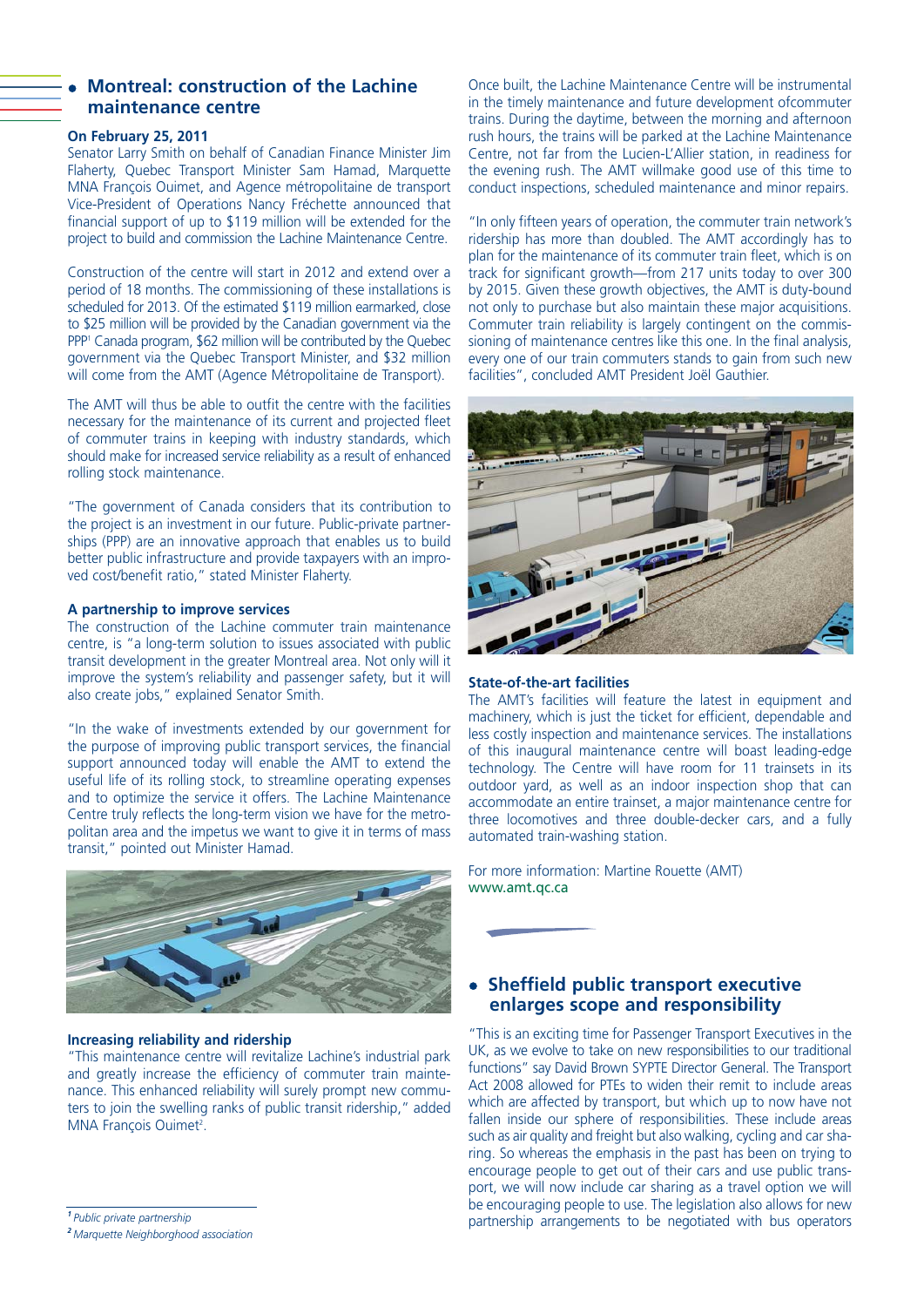which give more public control of bus networks – powers which SYPTE and other PTEs will be examining further in the year ahead.



*The Sheffield City Region*

Another key change is that from 2011 instead of being confined to South Yorkshire, we will be looking to the Sheffield City Region (SCR) instead. This includes the total travel to work area for the county and so takes in those conurbations which lie outside South Yorkshire in the neighbouring counties of Derbyshire and Nottinghamshire. These new responsibilities offer real opportunities to forge contacts with new stakeholders and to help establish better joined up services which meet the needs of the traveling public.



*Our goals*

In its budget in March this year the UK Government cut Fuel Duty (tax) on petrol rather raising it as had been widely predicted beforehand. The move was so as to not add further inflationary pressures to the economy.

Like elsewhere in Europe the UK has experienced huge rises in fuel costs over the past year. A litre of petrol in South Yorkshire currently costs around 1.54 Euro. To put this in perspective: at the time of the widespread fuel protests in the UK of more than a decade ago, the price of a litre of petrol stood at 92 euros meaning the price of today's fuel costs 65% more than then. This presents challenges, especially in the cost of ticketing, but also opportunities as more and more people revise their travel options to find the most cost-effective solution for they and their families.

The concern over fuel is exacerbated by the continuing political unrest in the Middle East and North Africa, and the dreadful events we have seen in Japan, all of which has ramifications for fuel security and for movements in the currency markets.

Amongst the services which are put under most pressure by rising fuel and other costs are rural and community bus services. The Department for Transport has recently announced £10m to support community transport services, but this will not plug the gap left as more than £133m has been drained from the bus network. Experience shows that once services are lost to the network they are very difficult to subsequently replace.

The Government also announced a new Local Sustainable Transport Fund, which allows local authorities and Passenger Transport Executives to bid for a share of £560 million over four years, aimed at encouraging sustainable transport solutions that will create economic growth and cut carbon.

"And so 2011 will see a year of considerable change in the transport sector but also considerable opportunity" concludes David Brown, SYPTE Director General.

www.sypte.co.uk



# **FOCUS** *on ITS*

# <sup>z</sup> **iFahrinfo – the new VBB App for your iPhone app**

The official time table iPhone app for Berlin and Brandenburg shows all travel connection for train, bus, tram and ferry – and is for free. All time tables of more than 1.000 lines covering more than 13.000 stations of the 30.0000 square kilometer VBB-area are now fitting in the passenger´s pocket. The time table will be updated once a week (including changes because of constructions, special offers, or changes of the general time table) and will be gradually offered completely, according to the means of transport, with real-time data. The majority of the lines have to-the-minute data by now.



The New options feature:

- **>** Routing for public transport (additionally long distance trains);
- **>** Real time data (by now majority of the lines, being completed step-by-step), showing punctuality, delays, changes of platforms and alternative traffic connections;
- **>** Barrier-free routing;
- **>** My-favourites-option and auto-history for the last requests;
- **>** Information about the nearest station on the basis of current position;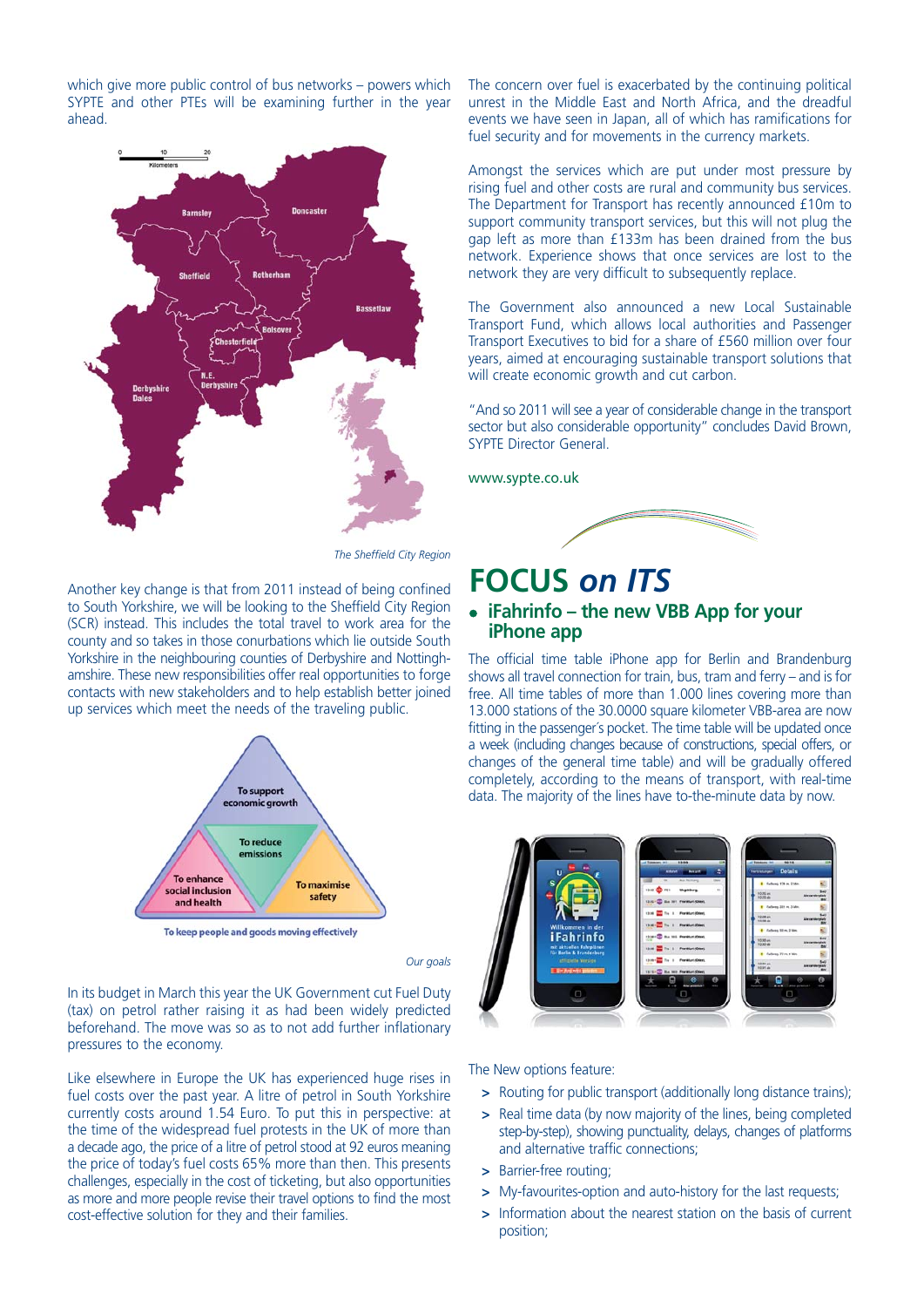- **>** Suggestion list whilst tipping of first letters of station, sights and addresses (input support);
- **>** Advanced search options for stopovers, choice of means of transport and individual preferences;
- **>** Compact design of routing alternatives with door-to-door navigation and walking distances;
- **>** Time remaining until departure of a certain line;
- **>** Filter for means of transport;
- **>** Augmented Reality (iPhone 4 only).

The iFahrinfo is for free, available in the iTunes store: www.apple.com/de/itunes

For more information: info@vbbonline.de

# <sup>z</sup> **VBB`s Passenger Information Service**

Berlin and Brandenburg passengers are now treated with four new and innovative functions available in VBB's (the transport authority of the Berlin-Brandenburg area) time table information service, since January 2011. The main idea is customer-friendly focus.

## **Intelligent suggestion list:**

While typing a starting or destination point in the VBB route planner ("VBB-Fahrinfo.de"), the travel information service offers immediately a list of possible stations or addresses. The start or destination looked for may be directly selected or you finish to write the name until the fitting result appears. This new function helps to save time. Further, the "VBB-Fahrinfo" remembers all those stations and addresses for your next search and will instantly display them when typing in again the first letters– and that saves even more time.



#### **Display of present travel connection on** *facebook*

"I am just leaving at...", "See you in the café...", "Will arrive via bus n° 100 at Brandenburger Tor": The just calculated connection could be shown directly to your facebook friends. More and more people appreciate to meet to a very specific time in a certain bus or train or just at the station and want to inform their friends on facebook about it.



#### **Add calculated travel connection in your time table**

Do you use outlook or any other e-mail programme that provides a calendar option? You then would love this new innovation! The displayed travel route can be copied into your planner (by one click) and you will always have it with you in your smartphone with sync-function. You always have the correct data about the means of transport you shall use when leaving the event.

| geplant                     | erwartet | <b>Gleis</b> | Linien | Bemerkungen                                                                                                                                                                                                                                                              |
|-----------------------------|----------|--------------|--------|--------------------------------------------------------------------------------------------------------------------------------------------------------------------------------------------------------------------------------------------------------------------------|
| 12:47<br>ab.<br>13:06<br>an |          | 4<br>3       | RE1    | Richtung: Brandenburg, Hauptbahnhof<br>Fahrzeuggebundene Einstiegshilfe: Anmeldung<br>01805-512512 *, (*14 ct/Min. aus dem Festnetz.<br>Tarif bei Mobilfunk max. 42<br>ct/Min.), Fahrradmitnahme begrenzt<br>möglich, SnackPoint/Imbiss im Zug<br>Betreiber: DB Regio AG |
|                             |          |              | Fußweg | 14 Min.                                                                                                                                                                                                                                                                  |
|                             |          |              |        |                                                                                                                                                                                                                                                                          |

thern → als Text anzeigen [C] Fahrpreis anzeigen | f auf Facebook mitteilen | in Kalender eintragen



#### **Send travel connections via e-mail**

Send your estimated connection to friends or business partners via e-mail and show them when you will arrive and by what means of transport. You can also tell them how you will get to an event and give them an individual arrival advice. Have a nice trip!

|                                                                                               | <b>Datum</b> |    | geplant | erwartet                                               | <b>Gleis</b>     |
|-----------------------------------------------------------------------------------------------|--------------|----|---------|--------------------------------------------------------|------------------|
| S+U Zoologischer Garten Bhf<br>(Berlin)                                                       | 24.02.11     | ab | 12:47   |                                                        | 4                |
| S Potsdam Hbf                                                                                 |              | an | 13:06   |                                                        | 3                |
| S Potsdam Hbf<br>14467 Potsdam, Henning-<br>von-Tresckow-Straße                               |              |    |         |                                                        |                  |
| Dauer: 0:33; Verbindung besteht täglich<br><b>Diese Verbindung</b>                            |              |    |         |                                                        |                  |
|                                                                                               |              |    |         |                                                        |                  |
| $\rightarrow$ ausdrucken $\rightarrow$ auf dem Handy speichem $\rightarrow$ als Text anzeigen |              |    |         |                                                        | Fahrpreis anzeig |
| Weitere Möglichkeiten<br>Weitere Möglichkeiten                                                | ۰            |    |         |                                                        |                  |
| Zwischenhalte anzeigen<br>Verbindung auf der Karte anzeigen                                   |              |    |         |                                                        |                  |
| Verbindung per E-Mail versenden                                                               |              |    |         | ionen gültig vom 27.01.11 bis 10.12.11. Software/Dater |                  |

More information are available at: VBBonline.de

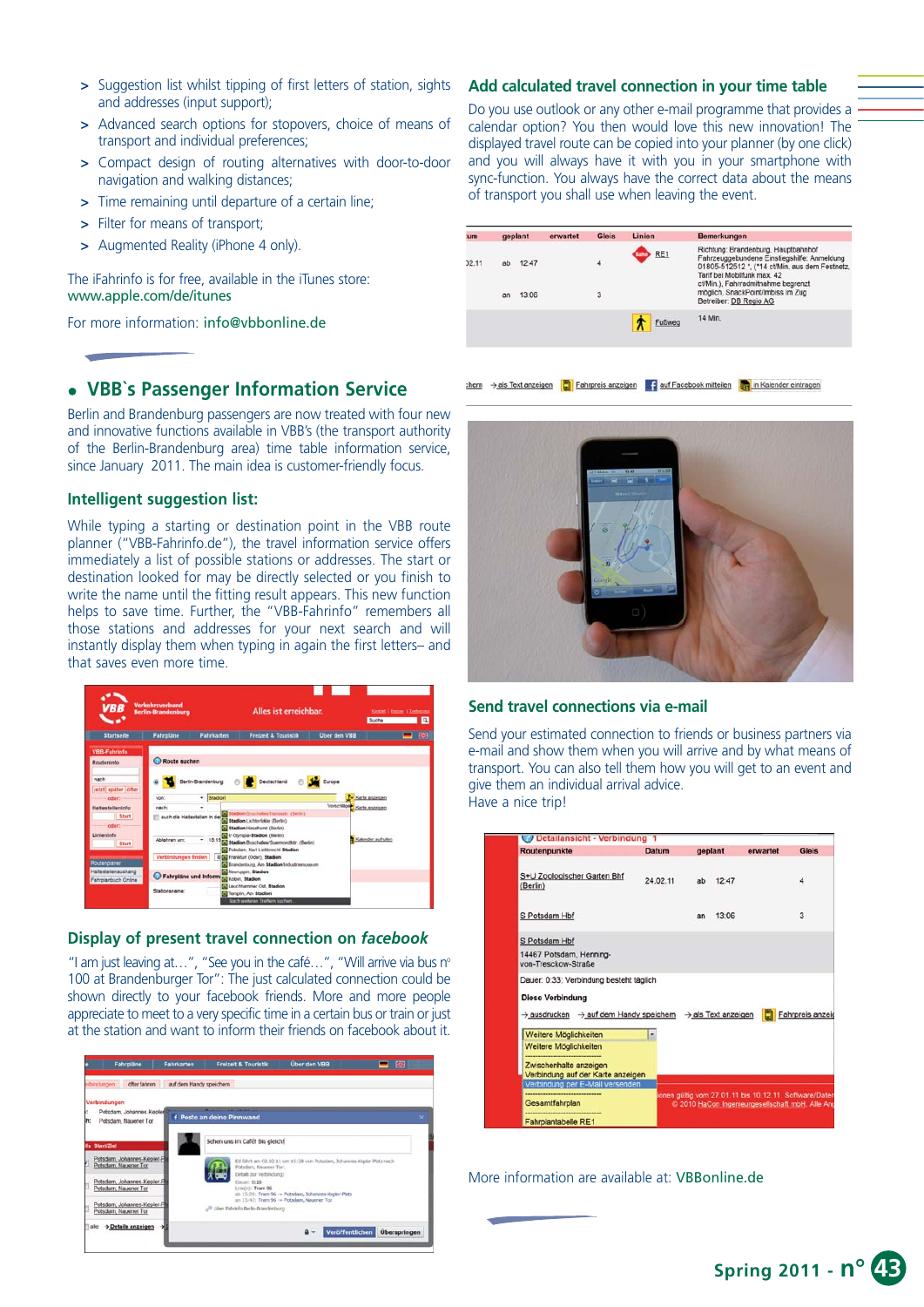# London to allow access with bank or credit **cards to its entire transport network**

London will lead the world in 2012 when it becomes the first city where passengers are able to access an entire transport network with just a swipe of their contactless bank or credit card. By the end of 2012 card readers across the whole of the Transport for London (TfL) network will have been upgraded so that a touch of a contactless bank or credit card issued by Visa, MasterCard and American Express passengers will be able to touch in and out for "pay as you go" travel on the bus, Tube, Docklands Light Railway (DLR), Tram and London Overground network.

The new system will be up and running on all of London's 8,000 buses in time for the 2012 Games, enabling quick and easy bus travel for the millions of visitors. The system will be rolled out onto the Tube, DLR, Tram and London Overground network before the end of 2012. Discussions are also under way with the Train Operating Companies that serve London about whether contactless payment cards could be used on National Rail services where Oyster is currently accepted. Oyster will also continue to be accepted for the many millions of customers who use it every day.

The new system will make London's public transport far more accessible for domestic and international visitors. Most visitors currently arrive in London without any kind of public transport ticket in their possession, and have to spend their valuable time buying one. The enhancement to the Oyster system will mean visitors will be able to enter the transport network as soon as they arrive thus allowing them to make the most of their time in London.



#### **For EMTA members there are some interesting conclusions from TfL's announcement:**

First, TfL has brokered an agreement with the payment schemes MasterCard and Visa about how their contactless cards can be used to pay for urban public transport in the same "tap-in, tap-out" manner as Oyster. Visa and MasterCard are working to turn this agreement into a detailed set of rules for acceptance that can be used by any city, and this work is expected to be complete by the autumn of this year. From that point, any European city will be able to discuss this kind of contactless payment card acceptance with their acquiring bank and expect to get back a fully-detailed explanation of how it works and what the obligations on transport operators are.

**-** Second, this model delivers comprehensive interoperability between all European cities in one direct step. It is already the case that EU citizens can travel freely around the EU by car in the sure knowledge that they will be able to use their credit or debit card to buy fuel whenever they need it. If cities across the EU adopted this model for the payment of single and return trips or daily passes on the urban public transport system, the same interoperability will have been achieved for public transport. Third, when compared with "transport-specific" smartcards like Oyster, this model offers a similar or better smartcard experience to the customer at markedly lower cost to the transport operator, and therefore ought to be an attractive option.

For more information: SteveNewsome@tfl.gov.uk

# • Warsaw public transport consistently **modernised**

"I am glad to say, that the public transport system in Warsaw is consistently modernised," says Leszek Ruta, Director of ZTM, the Warsaw Public Transport Authority.

A city payment card and internet-purchased tickets are the paramount innovations *ZTM* has introduced in 2010. More and more tickets are also bought via cell phones, and the number of ticket vending machines in the streets and on board the vehicles is constantly growing.

#### **First in Poland and Europe**

Warsaw is the first city in Poland to issue a City Payment Card. The option to encode personal long-term tickets on a payment card issued by the City Handlowy Bank was made available to the customers in October 2010. The introduction of this service has significantly increased the number of places, where one can get personalised pass for public transport system "off-the-shelf". At the Central European Electronic Cards Conference, the card issued by ZTM and Citi Handlowy Bank was awarded the title of the most innovative payment card in Poland in 2010.

#### **Fast and comfortable**

Currently, paying fares for passengers of public transport in Warsaw is quick and easy:

**-** The e-WKM service enables passengers to purchase ZTM passes without leaving home, with the use of the so-called instant transfers or card payments. Internet sales via ztm.waw.pl/ewkm started last June 2010. The service is available to the owners of the personalised Warsaw City Pass *(Warszawska Karta Miejska)* or the Electronic Student Identity Cards. Over 1.2 million passengers use personalised passes now.

**-** Internet sales are protected with the use of the THAWTE and SSL security certificates. Purchased tickets can be encoded in one of the 50 special encoding machines located in each underground railway station, as well as in ZTM Passenger Service Points. A passenger needs only to remember to activate the ticket before his first travel.

**-** in the metro station gate or in a ticket validator. More than 5 thousand tickets were purchased over the internet by mid-March this year.

#### **e-tickets growing in popularity**

**-** Paying the public transport fares with a cell phone is getting more and more popular. Passengers buy over 20 thousand electronic tickets each month. They can choose from two services. 401.5 thousand transactions were made via the mPay system from December 2008 through mid-March 2011. 3.2 thousand travellers used the new SkyCash service available since February 14th, 2011.

**-** The customers of all mobile networks can use the mPay service, and the offer includes time-limited tickets: 20-, 40-, 60 and 90 minute, as well as 1-, 3- and 7-day passes. The SkyCash service requires a phone with internet access and offers the time-limited tickets only.

#### **Ticket vending machines not only in the street**

Ticket vending machines mounted in vehicles are becoming a permanent piece of equipment in the capital public transport fleet.